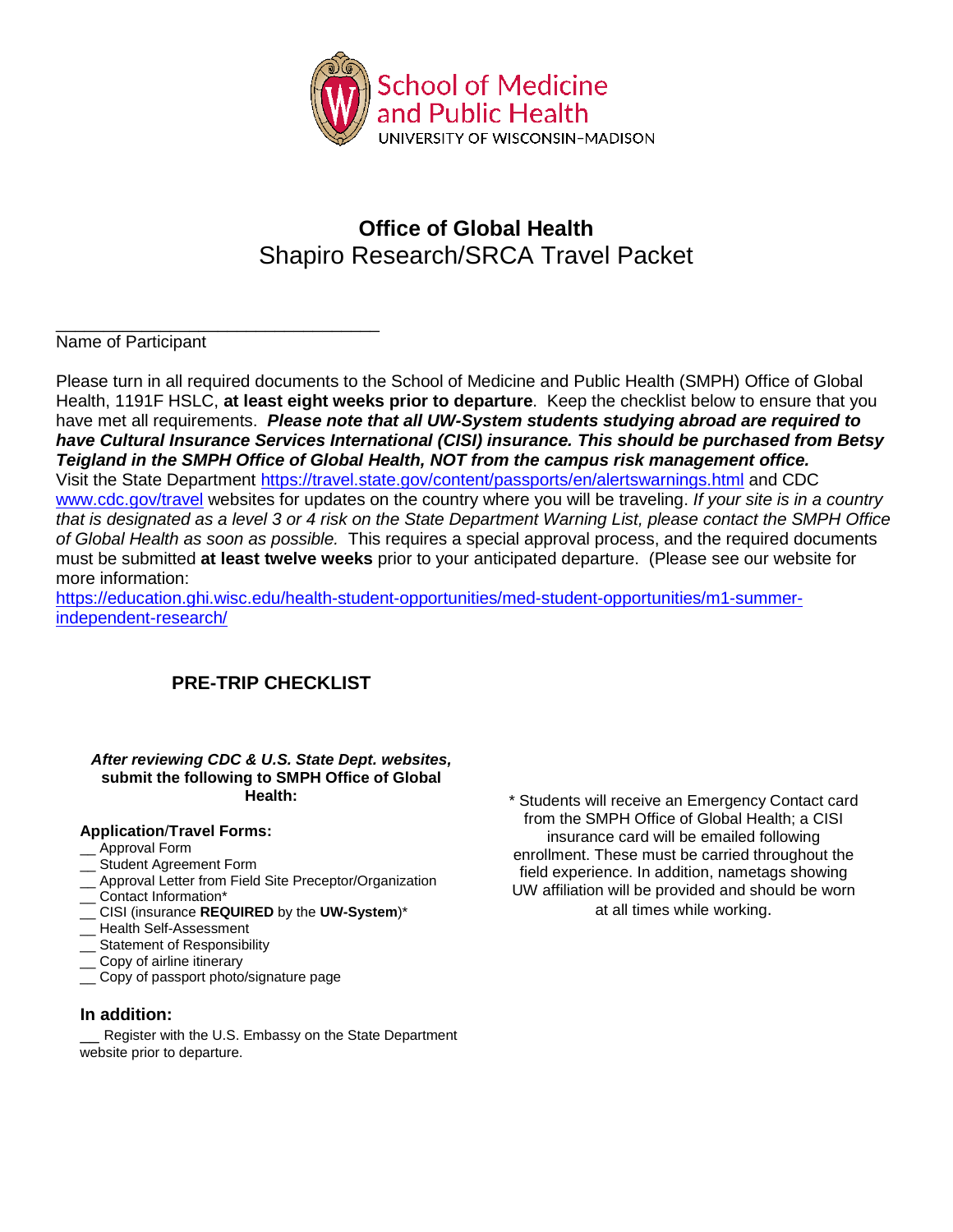## **University of Wisconsin School of Medicine and Public Health International Shapiro/SRCA Approval Form**

These forms must be submitted at least 8 weeks prior to the start of a Shapiro or SRCA project. Attach a copy of your letter of acceptance/approval from the project site and return to Betsy Teigland, SMPH Office of Global Health, 1191F Health Sciences Learning Center, 750 Highland Ave., Madison, WI 53705.

#### **Student Information**

|                                                                                                      | Date Submitted: __________________________ |
|------------------------------------------------------------------------------------------------------|--------------------------------------------|
|                                                                                                      |                                            |
|                                                                                                      |                                            |
|                                                                                                      |                                            |
| <b>Project Site Information</b>                                                                      |                                            |
|                                                                                                      |                                            |
|                                                                                                      |                                            |
|                                                                                                      |                                            |
|                                                                                                      |                                            |
|                                                                                                      |                                            |
|                                                                                                      |                                            |
|                                                                                                      |                                            |
|                                                                                                      |                                            |
| Is this country a level 3 or 4 on the State Dept. warning list? Yes _____ No_____                    |                                            |
| (Go to: http://travel.state.gov/content/passports/english/alertswarnings.html)                       |                                            |
| <b>Project Information</b>                                                                           |                                            |
|                                                                                                      |                                            |
|                                                                                                      |                                            |
|                                                                                                      |                                            |
| Name and phone number for UW faculty advisor(s) for this project: __________________________________ |                                            |
| SMPH Office of Global Health Director Approval (for office use only)                                 |                                            |

| <b></b><br>Signature <sup>.</sup> | dlt. " |
|-----------------------------------|--------|
|                                   |        |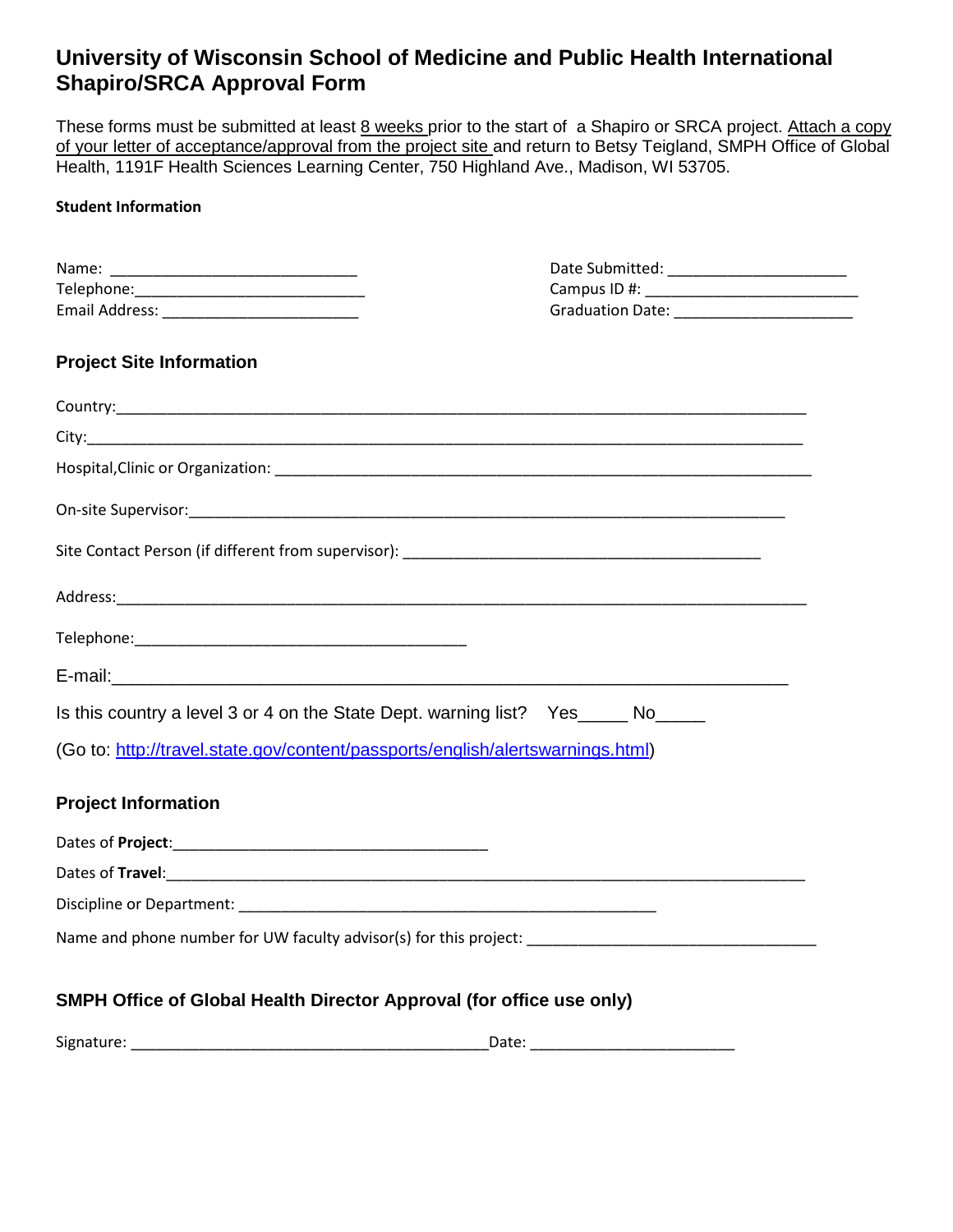## **Student Agreement for UW International Shapiro/SRCA**

#### **Goals**

The SMPH Office of Global Health is committed to preparing students for participation in international Shapiro/SRCA projects. Goals include providing students with opportunities to:

- Actively participate in the health care system of another country
- Develop knowledge and respect for another culture, language and health practices
- Develop awareness of social, economic and political factors in health and disease
- Recognize, accept, and be able to work within the limits of available resources

#### **Guidelines**

While most international experiences are uneventful, in some cases unforeseen challenges present themselves to students. These include problems related to unfamiliar cultures and languages, political and social instability, crime, infectious diseases, and other health hazards that may not be common in the U.S. To ensure that participants understand the risks involved in study abroad and to maximize the educational value of these experiences, UW-Madison requires that students participating in a Shapiro or SRCA project outside the U.S. comply with the following policies, procedures and guidelines. Adherence is the responsibility of the individual student and not the University of Wisconsin-Madison School of Medicine and Public Health**.** The Office of Global Health at 4270B HSLC is available to assist students with these steps.

- A. Meet with the Office of Global Health faculty/staff to discuss educational objectives, review guidelines and application process, verify academic eligibility, obtain site information, and identify resources for advising and orientation. Students are expected to maintain contact with the office throughout the process of arranging a global health research project.
- B. Gather information concerning any political problems, safety concerns, or health hazards by consulting the U.S. State Department and Centers for Disease Control and Prevention (CDC) websites (see front page of packet), and by consulting the sponsoring site. SMPH travel warning policy does not recommend travel to countries that are designated as a level 3 or 4 risk on the U.S. State Department Warning List, but will consider exemptions on a limited basis with at least 3 months lead-time. For the warning list travel policy and exemption form, go to [https://education.ghi.wisc.edu/health-student-opportunities/med-student-opportunities/m1-summer-independent](https://education.ghi.wisc.edu/health-student-opportunities/med-student-opportunities/m1-summer-independent-research/)[research/.](https://education.ghi.wisc.edu/health-student-opportunities/med-student-opportunities/m1-summer-independent-research/)
- C. Submit a letter from the in-country supervisor confirming the dates you will be working on the project, and including a description of educational activities, on-site supervision, and housing arrangements.
- D. Complete the one-credit POP HLTH 640 course, Foundations in Global Health Practice.
- E. Obtain medical travel advice and immunizations appropriate for host country.
- F. Investigate visa and other entrance requirements that may be enforced in the host country. Register with the U.S. Embassy on the State Department website prior to departure.
- G. Purchase **UW-System required** Cultural Insurance Services International (CISI) medical/evacuation insurance policy to cover the duration of the elective. This insurance should be purchased in the Office of Global Health.
- H. Designate persons both at the elective site and in the U.S. who may be contacted in the event of an emergency. This includes giving them contact information when traveling outside of the primary project site.
- I. Adhere to laws of the host country and comply with standards of conduct set by the project site.
- J. Sign and submit the University of Wisconsin System Uniform Statement of Responsibility, Release, and Authorization to participate in study abroad and exchange programs.
- K. *I have read and understand the above goals and guidelines.*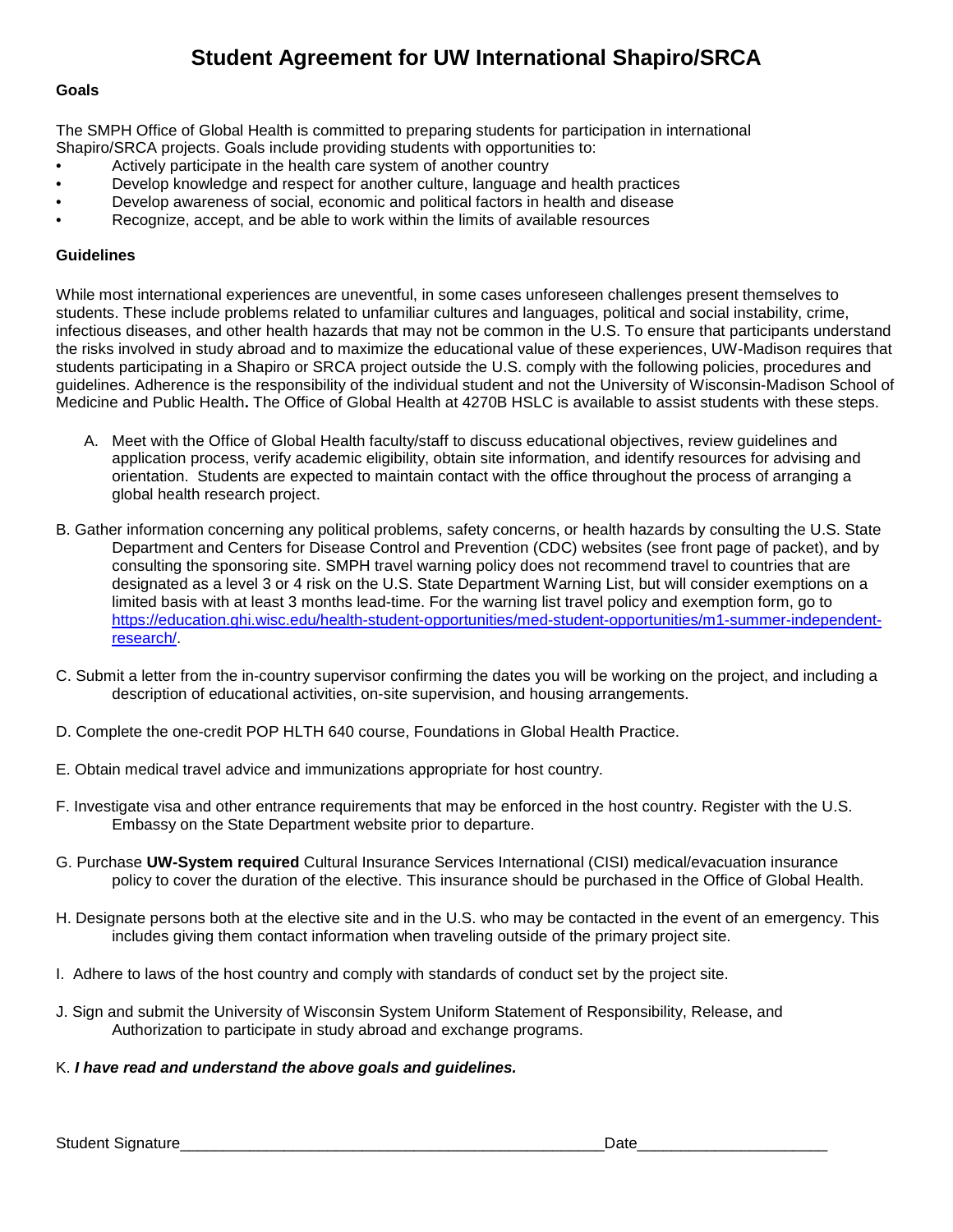# **Contact Information**

| <b>Student Information</b>                    |                                                                                                                                                                                                                                |  |
|-----------------------------------------------|--------------------------------------------------------------------------------------------------------------------------------------------------------------------------------------------------------------------------------|--|
|                                               | $\overline{M}$ $\overline{M}$<br>Last                                                                                                                                                                                          |  |
|                                               |                                                                                                                                                                                                                                |  |
|                                               |                                                                                                                                                                                                                                |  |
|                                               |                                                                                                                                                                                                                                |  |
|                                               | Project Dates:__________________________________Country: _______________________                                                                                                                                               |  |
| <b>EMERGENCY CONTACTS</b>                     |                                                                                                                                                                                                                                |  |
| <b>U.S. Contact</b>                           |                                                                                                                                                                                                                                |  |
|                                               |                                                                                                                                                                                                                                |  |
|                                               | Phone: (Cell) _____________________(Home) ________________(Work)________________                                                                                                                                               |  |
|                                               |                                                                                                                                                                                                                                |  |
|                                               | Email: example and a series of the series of the series of the series of the series of the series of the series of the series of the series of the series of the series of the series of the series of the series of the serie |  |
| п<br>emergency.                               | I authorize the SMPH Office of Global Health to contact this person in the event of an                                                                                                                                         |  |
| <b>Project Site Contact</b>                   |                                                                                                                                                                                                                                |  |
| Organization (if appropriate) and Supervisor: |                                                                                                                                                                                                                                |  |
|                                               |                                                                                                                                                                                                                                |  |
|                                               |                                                                                                                                                                                                                                |  |
|                                               |                                                                                                                                                                                                                                |  |

(Go to State Department website for contact information: [http://www.usembassy.gov/\)](http://www.usembassy.gov/)

*If you experience difficulties while you are away, do not hesitate to contact the SMPH Office of Global Health (608) 262-3862. In an emergency, contact the U.S. Embassy and/or CISI (refer to your Emergency Contact and/or CISI card).*

\_\_\_\_\_\_\_\_\_\_\_\_\_\_\_\_\_\_\_\_\_\_\_\_\_\_\_\_\_\_\_\_\_\_\_\_\_\_\_\_\_\_\_\_\_\_\_\_\_\_\_\_\_\_\_\_\_\_\_\_\_\_\_\_\_\_\_\_\_\_\_\_\_\_\_

**Pre- or post- project travel plans (info required by CISI):**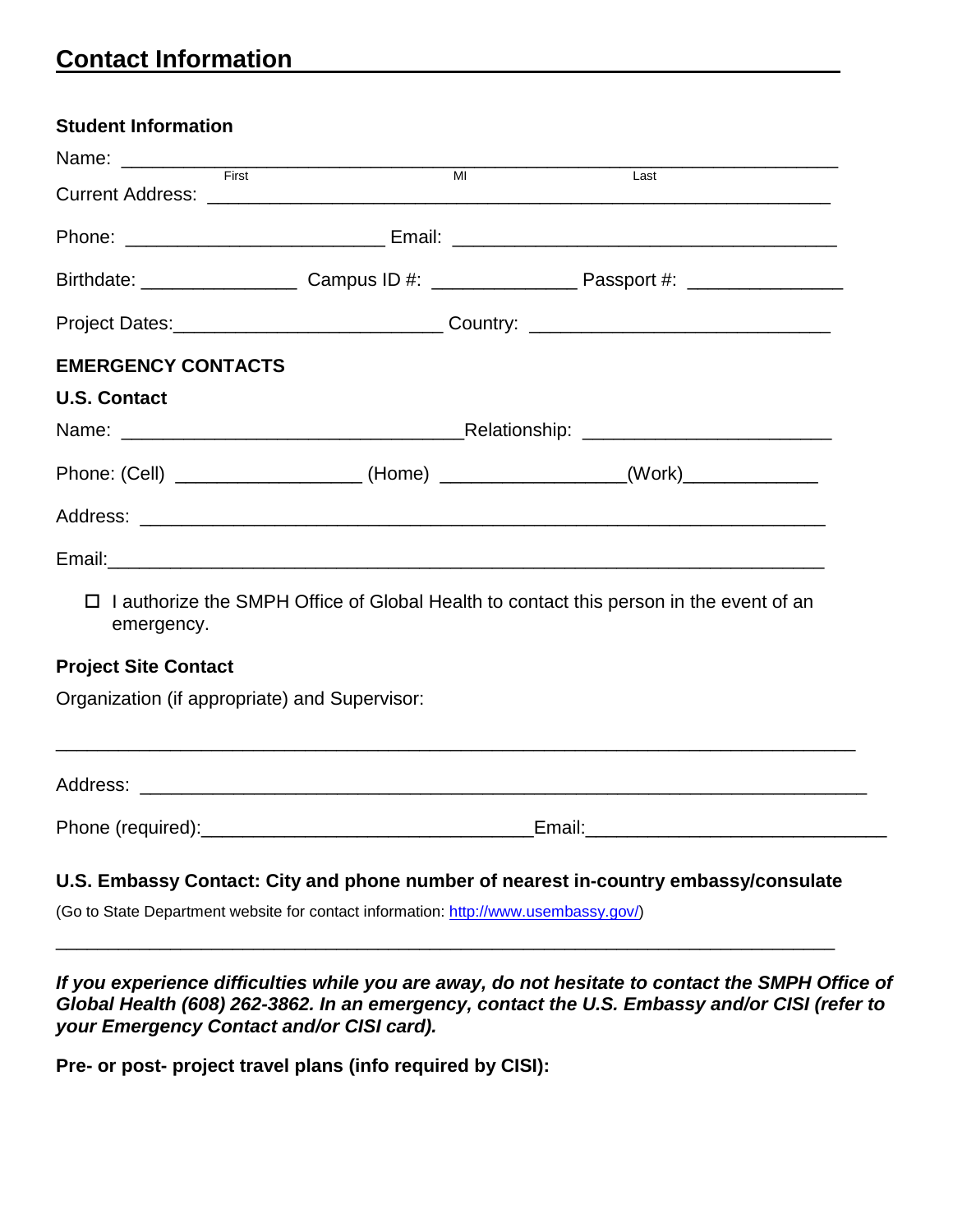UNIVERSITY OF WISCONSIN-MADISON AFFILIATED INTERNATIONAL TRAVEL HEALTH & WELLNESS INFORMATION FORM

This form is to be completed prior to your travel. It is designed to 1) provide you with information about steps you can take to prepare for international travel and 2) help UW-Madison staff members be of maximum assistance during an emergency situation. Mild physical or psychological conditions may become more serious under the stresses of life while abroad. While it is important the program is aware of any medical or emotional conditions, past or current, which might affect you during your travel, the University is not responsible for assuring your medical wellbeing and safety while abroad. The information provided on this form will be shared only with appropriate persons and does not affect your admission into any program or scheduled travel.

Recommended steps to prepare for international travel:

- 1. Consult with your personal medical and/or mental health provider for pre-travel planning, especially if you have any ongoing conditions. Work with your provider to develop plans in the event any conditions worsen. Make arrangements for any prescription medications, medical supplies, and medical care you will need. A physical examination and clearance by a medical provider may be required by certain countries for entry into the country or to be granted a visa.
- 2. Visit a specialized travel medicine provider and receive required or recommended preventive immunizations and medications (such as malaria prophylaxis or for traveler's diarrhea) for your area of travel. Make these arrangements as quickly as possible once travel is planned as many needed immunizations should be initiated several weeks before travel. In the event a travel health provider is unavailable, participants should seek travel advice from their personal health care provider.
- 3. Have recent dental check-up and address any potential problems.
- 4. Educate yourself about health and safety in your travel destination. Information is available through your program organizer or at<http://www.studyabroad.wisc.edu/general.html> and [http://wwwnc.cdc.gov/travel/.](http://wwwnc.cdc.gov/travel/)
- 5. Be enrolled in Cultural Insurance Services International (CISI) Health Insurance as required by the Board of Regents for University of Wisconsin students studying/traveling abroad under a UW sponsored program. Students should also check with their personal health insurance provider for more information about obtaining needed prescriptions in advance, payment for travel vaccines and medications, and coverage while abroad.
- 6. **Complete and return the UW-Madison Health Information Form**. The ability of UW-Madison program organizers to assist you in case of an emergency may be compromised if you do not report a medical or mental health condition during the planning process.

If you have any concerns about the specific health and safety risks you may encounter while abroad, contact your program organizers as soon as possible. They will direct you to more specific sources of information about which local support services you can reasonably expect to find while out of the country. Some study abroad sites may not be able to accommodate all reported individual needs or circumstances.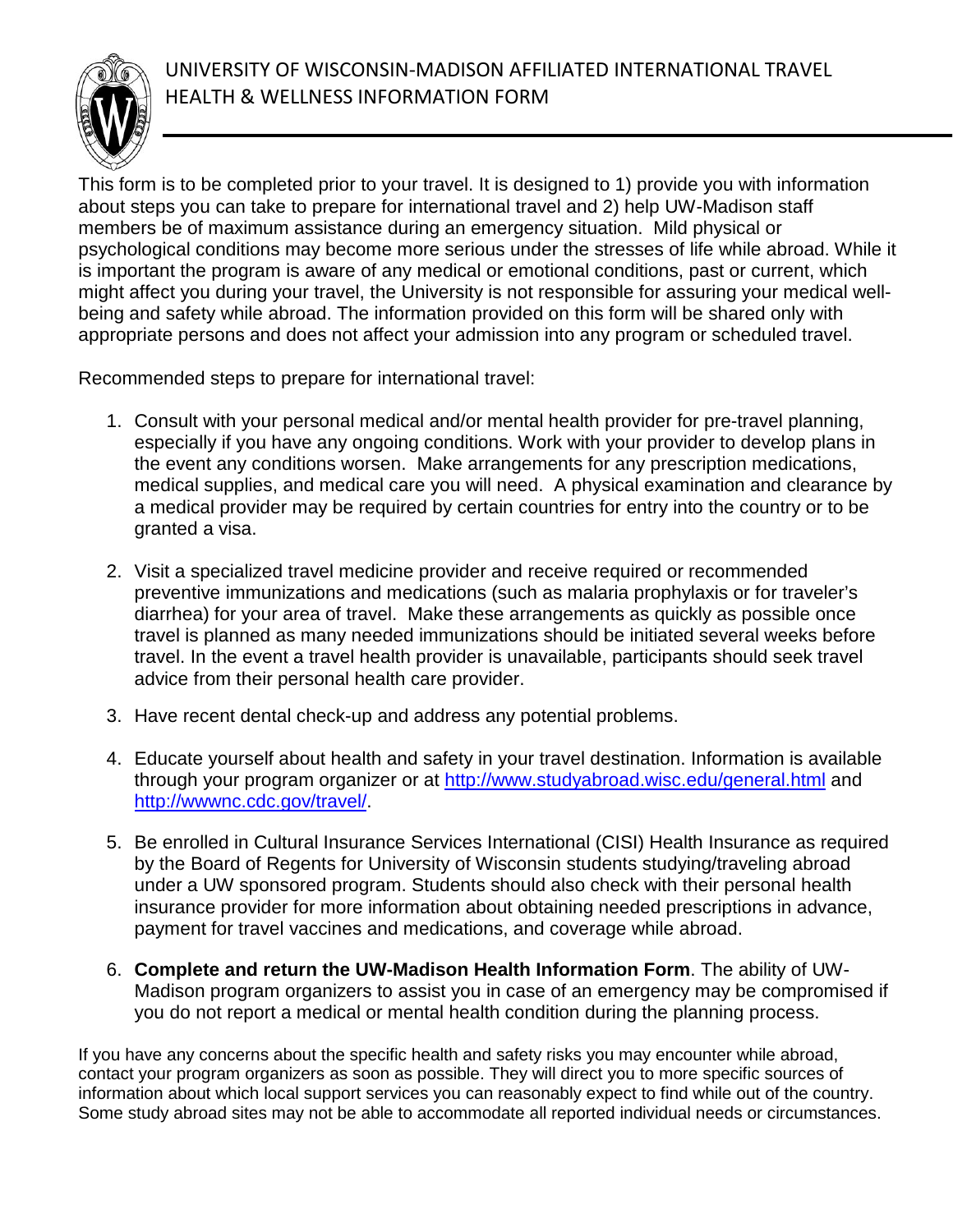| NAME |                                                | BIRTHDATE _______________ |                                                                                                            | <b>GENDER</b> |                                                    |
|------|------------------------------------------------|---------------------------|------------------------------------------------------------------------------------------------------------|---------------|----------------------------------------------------|
|      |                                                |                           |                                                                                                            |               |                                                    |
|      |                                                |                           | <b>DATES</b>                                                                                               |               | <u> 1980 - John Stein, Amerikaansk politiker (</u> |
| 1.   |                                                |                           | Do you have a current or past medical problem in the following areas?                                      |               |                                                    |
|      | Severe Allergic Reaction □ Severe or disabling |                           |                                                                                                            | П.            | Special dietary needs                              |
|      | Anxiety                                        |                           | headaches                                                                                                  |               | (gluten-free, dairy-free,                          |
|      | Asthma                                         | П.                        | Gastrointestinal disease                                                                                   |               | vegetarian, vegan)                                 |
| П    | Arthritis                                      | $\Box$                    | Abnormal Heart Rhythm                                                                                      | $\Box$        | Exercise or movement                               |
|      | <b>High Blood Pressure</b>                     | $\Box$                    | Heart problems                                                                                             |               | limitations                                        |
| П    | Bleeding or other blood                        | $\Box$                    | Weakened Immune                                                                                            | $\Box$        | <b>Hearing Impairment</b>                          |
|      | disease                                        |                           | System                                                                                                     | П.            | Visual Impairment                                  |
| П    | Chronic use of blood                           | $\Box$                    | History of kidney stones                                                                                   | П             | Other mental health                                |
|      | thinning medication                            | $\Box$                    | Decreased kidney function                                                                                  |               | conditions                                         |
| Ш    | Depression                                     | $\Box$                    | Current pregnancy                                                                                          |               |                                                    |
|      | <b>Diabetes</b>                                | П                         | <b>Seizures</b>                                                                                            |               |                                                    |
| П    | Eating disorder                                | $\Box$                    | Thyroid problems                                                                                           |               |                                                    |
|      |                                                |                           | Any other medical condition for which you take medication regularly or are/were under regular care. Please |               |                                                    |

- describe.
- **2. If you have answered yes to any of the areas above, please explain. Describe any ongoing treatment, limitations/restrictions or emergency actions which will/may be required during your travel.**
- 3. **Please list any medications you are currently taking or will be bringing with you during travel**.
- 4. **Please list any allergies to medicine, foods, insects or environmental materials such as pollen or latex.**
- **5. Please indicate what health preparations you have completed or are planning to receive for your trip as appropriate.** 
	- **\_\_\_ Travel medicine clinic visit \_\_\_ Personal health care provider visit**
- **\_\_\_ Prescription for malaria prophylaxis**
- **\_\_\_ Prescription for traveler's diarrhea** 
	- **\_\_\_ Other preventive medications**
- **6. Is there any additional information you would like your program organizers to be aware of while you are abroad? (If yes, please explain)**

*I certify that all responses on this form are true and accurate, and complete. I will notify my program organizers of any relevant changes in my health that occur prior to the start of the program.*

*Signature of Participant \_\_\_\_\_\_\_\_\_\_\_\_\_\_\_\_\_\_\_\_\_\_\_\_\_\_\_\_\_\_\_\_\_\_\_\_\_\_ Date \_\_\_\_\_\_\_\_\_\_\_\_\_\_\_\_ , 20\_\_\_\_*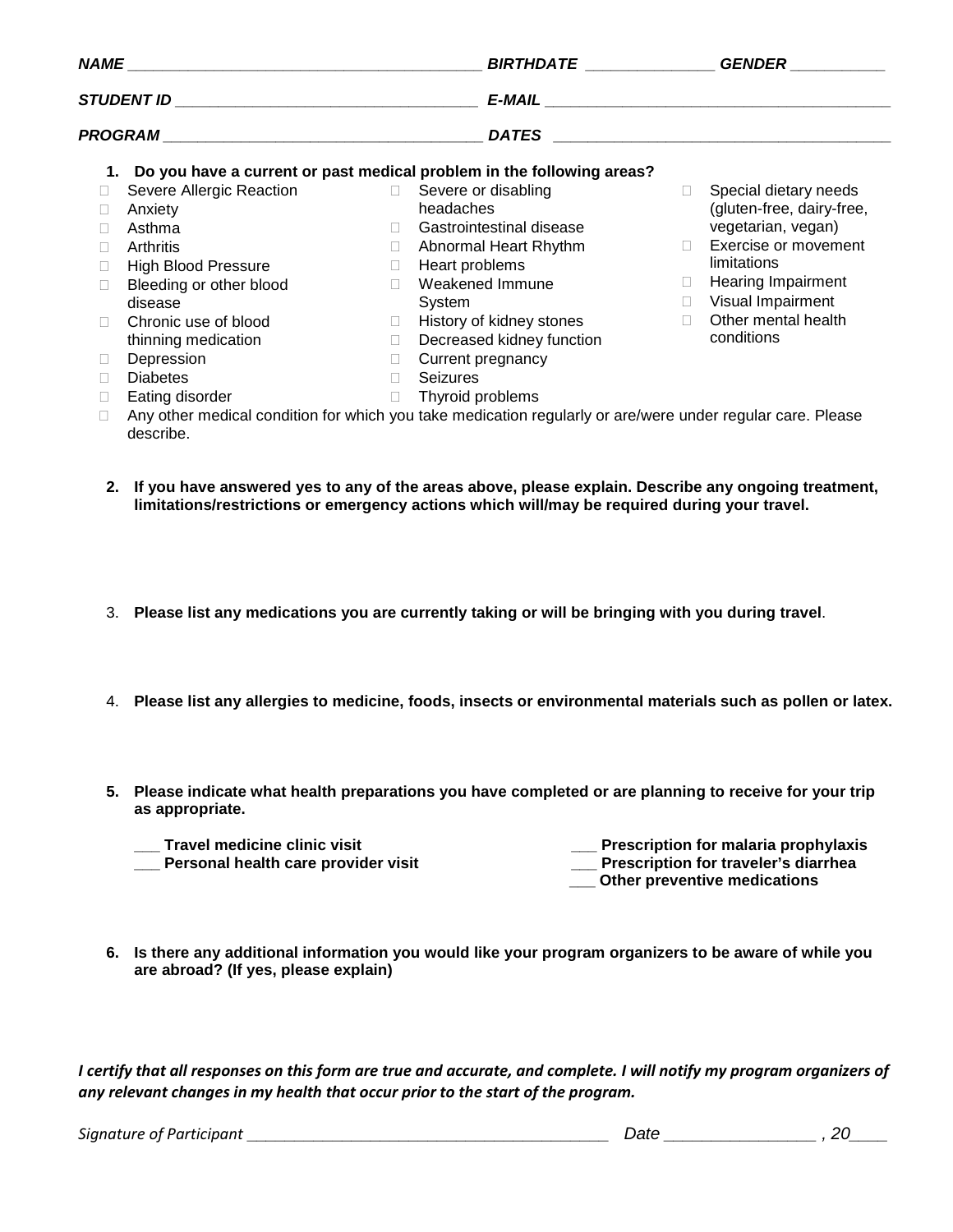# **Study Abroad Health Insurance Application Cultural Insurance Services International (CISI) Policy #19 STB009987906/ #19 EQX2018005-UWISC**

|                                                                                                                                                                                                                                                                                                                                                                                                                                                                                                                                                                                                                                                                                                                                                                    | First        | <b>MI</b> | Last |  |
|--------------------------------------------------------------------------------------------------------------------------------------------------------------------------------------------------------------------------------------------------------------------------------------------------------------------------------------------------------------------------------------------------------------------------------------------------------------------------------------------------------------------------------------------------------------------------------------------------------------------------------------------------------------------------------------------------------------------------------------------------------------------|--------------|-----------|------|--|
| UW School or Program: UW-Madison SMPH Office of Global Health                                                                                                                                                                                                                                                                                                                                                                                                                                                                                                                                                                                                                                                                                                      |              |           |      |  |
| Date of Birth: ____________________                                                                                                                                                                                                                                                                                                                                                                                                                                                                                                                                                                                                                                                                                                                                |              |           |      |  |
| Gender: ____M ____F                                                                                                                                                                                                                                                                                                                                                                                                                                                                                                                                                                                                                                                                                                                                                |              |           |      |  |
|                                                                                                                                                                                                                                                                                                                                                                                                                                                                                                                                                                                                                                                                                                                                                                    |              |           |      |  |
|                                                                                                                                                                                                                                                                                                                                                                                                                                                                                                                                                                                                                                                                                                                                                                    |              |           |      |  |
| Site phone number (or number where you can be reached): ________________________                                                                                                                                                                                                                                                                                                                                                                                                                                                                                                                                                                                                                                                                                   |              |           |      |  |
| Additional cities/towns to be visited (overnight): _____________________________                                                                                                                                                                                                                                                                                                                                                                                                                                                                                                                                                                                                                                                                                   |              |           |      |  |
|                                                                                                                                                                                                                                                                                                                                                                                                                                                                                                                                                                                                                                                                                                                                                                    |              |           |      |  |
| Date of Return: ___________________________________                                                                                                                                                                                                                                                                                                                                                                                                                                                                                                                                                                                                                                                                                                                |              |           |      |  |
| In order to enroll, please submit this completed form, along with the current premium.<br>Count departure and arrival days (touch down in U.S.) to determine correct premium rate.<br>The one week rate is for a program of 1-8 days and is \$10.00.<br>The two week rate is for a program of 9-15 days and is \$18.00.<br>The three week rate is for a program of 16-22 days and is \$26.00.<br>For programs of greater than 22 days please use the monthly rate of \$35.00 times the<br>number of months needed. Weekly rates cannot be applied to programs longer than<br>22 days. Please go to the Risk Management office website for information on dependent/spouse<br>coverage, http://www.bussvc.wisc.edu/risk_mgt/international%20health%20insurance.html |              |           |      |  |
| * Payment for entire trip must be made prior to departure. We do not accept cash,<br>credit or debit cards. CHECK OR MONEY ORDER ONLY. Please make checks<br>payable to the UW Board of Regents.                                                                                                                                                                                                                                                                                                                                                                                                                                                                                                                                                                   |              |           |      |  |
| Please submit your application and premium to the SMPH Office of Global                                                                                                                                                                                                                                                                                                                                                                                                                                                                                                                                                                                                                                                                                            | F(101077771) |           |      |  |

*Health (1191F HSLC, 750 Highland Ave. 53705). We will need to have your flight itinerary on file in order to enroll you in CISI.*

We ask that forms be in our office at least  $8+$  weeks prior to departure.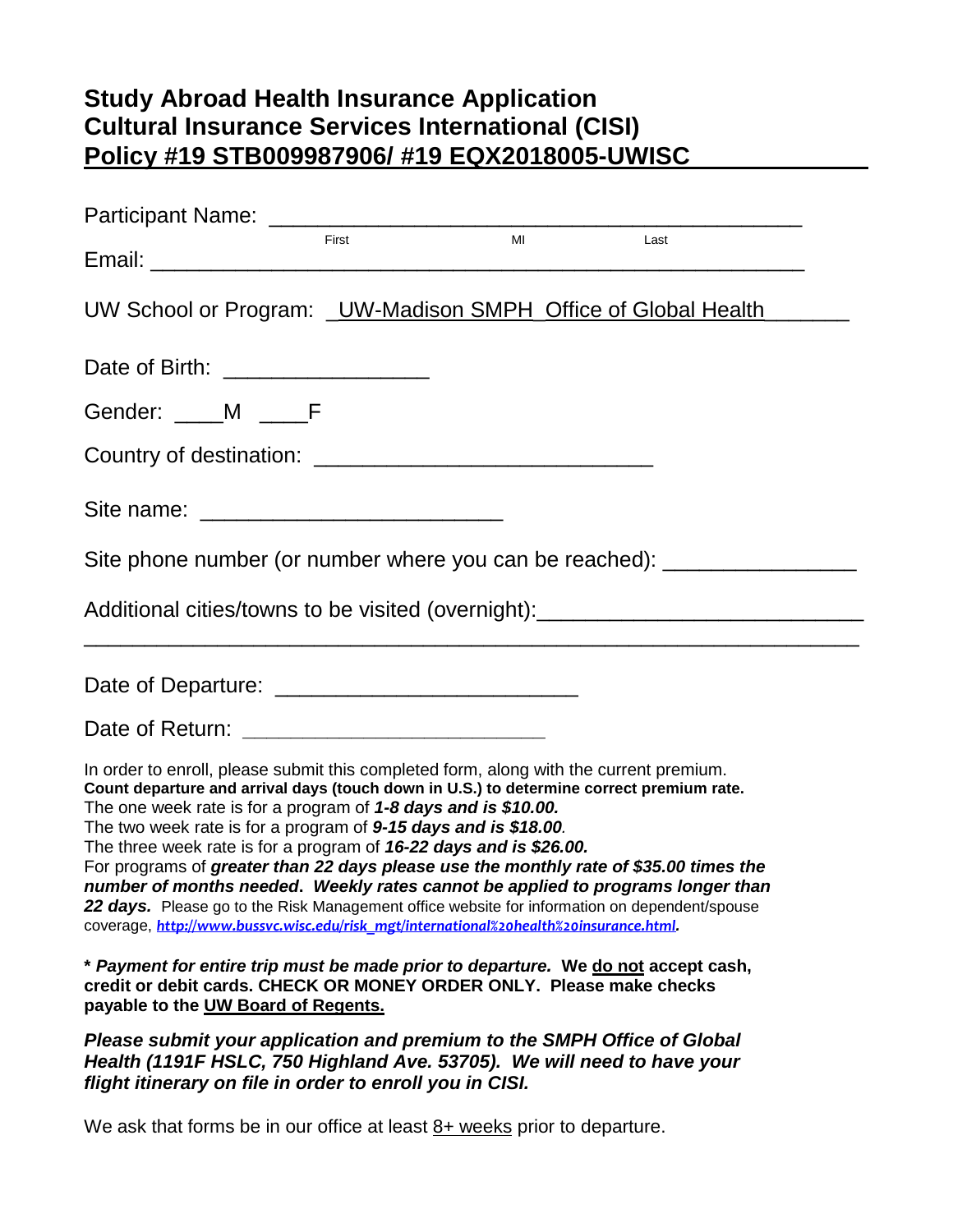

**UNIVERSITY OF WISCONSIN-MADISON Statement of Responsibility, Release, Authorization and Acknowledgement of Risks to participate in Study Abroad and Exchange Programs**

Revised February 2002

I hereby indicate my desire to participate in a study abroad/exchange program in \_\_\_\_\_\_\_\_\_\_\_\_\_ \_\_\_\_\_\_\_\_\_\_\_\_\_\_\_\_\_\_\_\_\_\_\_\_\_\_, sponsored by the University of Wisconsin-Madison during the period of \_\_\_\_\_\_\_\_\_\_\_ to \_\_\_\_\_\_\_\_. My participation in this program is completely voluntary.

If and/or when I am offered and accept a place in the University's program, I:

- 1. assume full legal and financial responsibility for my participation in the program.
- 2. will be responsible for full program costs (whether already paid or not) as stated in the withdrawal and refund schedule if I withdraw (or am required to withdraw) from the program for any reason once the program has commenced, unless otherwise stated in the program refund policy.
- 3. grant the University, its employees, agents and representatives the authority to act in any attempt to safeguard and preserve my health or safety during my participation in the program including authorizing medical treatment on my behalf and at my expense and returning me to the United States at my own expense for medical treatment or in case of an emergency.
- 4. realize that accident and health insurance, as well as insurance for medical evacuation and repatriation, which are applicable inside and outside of the United States is required for my participation in the program. While my fee for the program includes limited accident and health insurance as well as limited insurance for medical evacuation for the duration of the program while I am overseas, I acknowledge that I am ultimately responsible for obtaining insurance sufficient for my needs while overseas and for treatment in the event I return to the US for medical treatment during or after the program. I understand that the University encourages me to have appropriate insurance coverage for the entire time I am abroad.
- 5. agree to conform to all applicable policies, rules, regulations and standards of conduct as established by the University, any sponsoring institution and/or foreign affiliates, as well as program requirements, to insure the best interest, harmony, comfort and welfare of the program.
- 6. accept termination of my participation in the program by the University with no refund of fees and accept responsibility for transportation costs home if I fail to maintain acceptable standards of conduct as established by the University, the sponsoring institution and/or foreign affiliates.